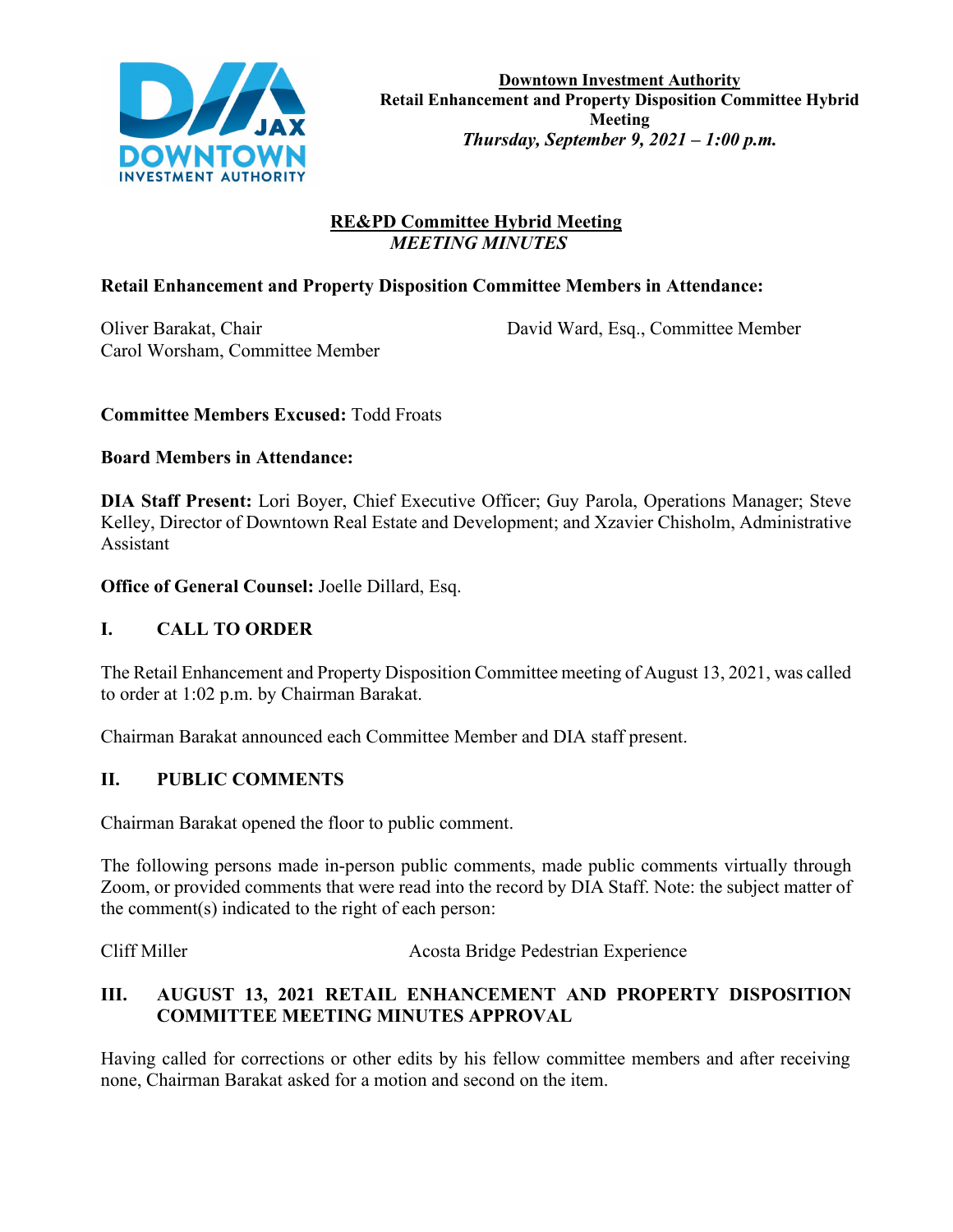Downtown Investment Authority Retail Enhancement and Property Disposition Committee Meeting, September 9, 2021 Page 2 of 5

**Motion**: Committee Member Worsham moved to approve the minutes as presented **Seconded:** Committee Member Ward seconded the motion

Chairman Barakat called for a vote.

**Vote: Aye: 3 Nay: 0 Abstain: 0**

## **THE MOTION PASSED UNANIMOUSLY 4-0-0.**

#### **IV. WORKSHOP RE: TERMS OF DISPOSITION OF 330 EAST BAY AND SCORING CRITERIA**

CEO Boyer provided an overview of the previous discussion and decision regarding Ford on Bay, stating that no commitment has been to the terms of disposition for 330 East Bay and the goal is address previous challenges.

CEO Boyer introduced illustrations that were requested during the previous meeting and provided a brief overview via PowerPoint that discussed setbacks and activation.

Chairman Barakat opened the floor to discussion on Bay Street frontage requirements.

CEO Boyer responding to a question from Committee Member Worsham, stated that the Bread and Board frontage on Bay Street measures approx. 150 ft and the total block measures approx. 106 ft.

Chairman Barakat and Committee Member Worsham agreed that there needs to be a requirement for retail on Bay Street but are unsure of what the number or percentage should be. It was noted from the previous meeting's discussion that any onerous retail requirements may discourage quality bidders. CEO Boyer stated if there is no retail requirement, DIA recommends there should be a bonus [in the scoring criteria] for including it.

Committee Member Ward spoke to the long-term vision for desired retail space, even if that is not the initial use. There was unanimous agreement among committee members for a retail or office requirement. CEO Boyer responding to a question from Chairman Barakat, discussed recommendations regarding what the remaining space could be used for if there is a 35 percent requirement for retail/office. There was unanimous agreement among committee members for a minimum 35 percent requirement for retail/office space.

Chairman Barakat opened the floor to discussion on waterfront requirements.

CEO Boyer briefly discussed the waterfront recommendations, stating the following:

- Minimum of 7,500 sq ft of enclosed conditioned space on the riverfront ground floor at least 5,000 of which must be a single full-service restaurant with at least 1000 sq ft of outdoor bar/dining
- Bare minimum of 10,000 sq ft of retail on some frontage
- Potential bonus points for upper deck/rooftop bar or dining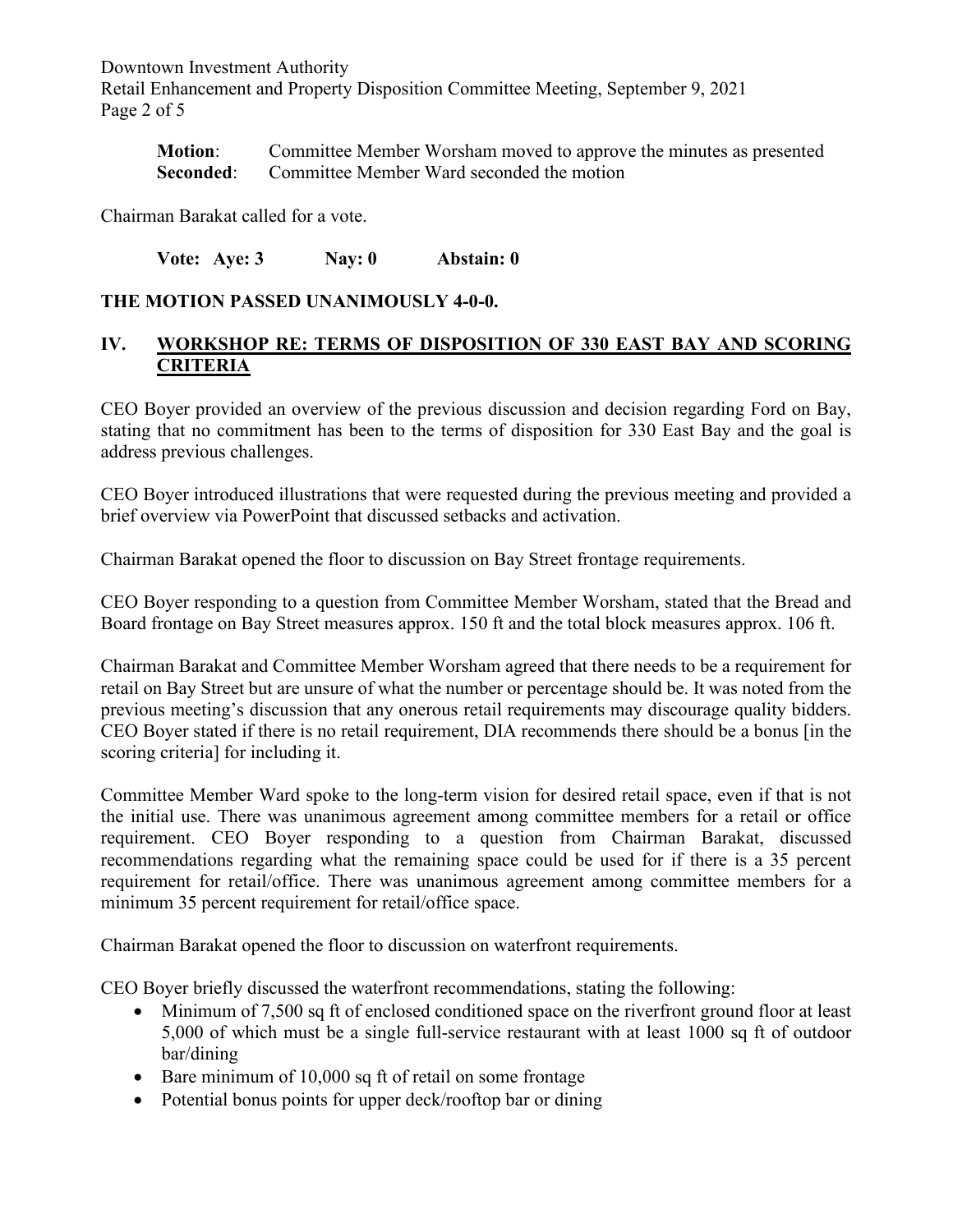Downtown Investment Authority Retail Enhancement and Property Disposition Committee Meeting, September 9, 2021 Page 3 of 5

• Potential bonus points for higher retail density

Chairman Barakat asked for more information regarding the oral presentation points. CEO Boyer responded that it includes their materials presented as well as how they explain their proposals.

CEO Boyer noted that Bay Street retail could be included in the bonus points, as opposed to including it in the overall retail. There was unanimous agreement by the committee to consider lessening the oral presentation points and increasing points for retail.

Chairman Barakat opened the floor for discussion of the site design.

CEO Boyer briefly discussed the need to accommodate parking for marina users. Responding to a question from Board Member Worsham, CEO Boyer confirmed that Courthouse Drive will not be used for vehicular traffic.

CEO Boyer discussed the setback requirement as well as parking as it pertains to the setback. The question was proposed of whether a greater setback is encouraged as well as what could be used in that space and how that would impact the view corridor requirement. Chairman Barakat stated the setback requirement makes sense when a public space is being developed but the setback in and of itself does not necessarily mean it will be activated or better with a mix of private/public space. There was unanimous agreement among committee members to not include additional points for a greater setback.

CEO Boyer stated that she is in communication with the City's Chief Resiliency Officer with the goal of coming back to the board with recommendations. As of now proposals are expected to address resiliency, however there may be specific requirements incorporated later based on the recommendations of the Chief Resiliency Officer.

Chairman Barakat opened the floor for discussion of donation to maintenance of Riverwalk/marina.

CEO Boyer stated that a new criteria for park and programing contributions has been added with the goal of developing public-private partnerships with adjacent property owners to help activate area. There was unanimous agreement among committee members to support the new criteria.

Chairman Barakat opened the floor for discussion of financial offer and incentives.

CEO Boyer explained that the intention is to communicate to the market that a multi-family REV grant is available if the developer meets the criteria. While the REV grant has value, cash offers are preferred because they allow for other initiatives to be advanced. Guidance for the incentive will be laid out in the terms of disposition. There was unanimous agreement among committee members to include the financial offer and incentives.

Chairman Barakat opened the floor for discussion of scoring considerations.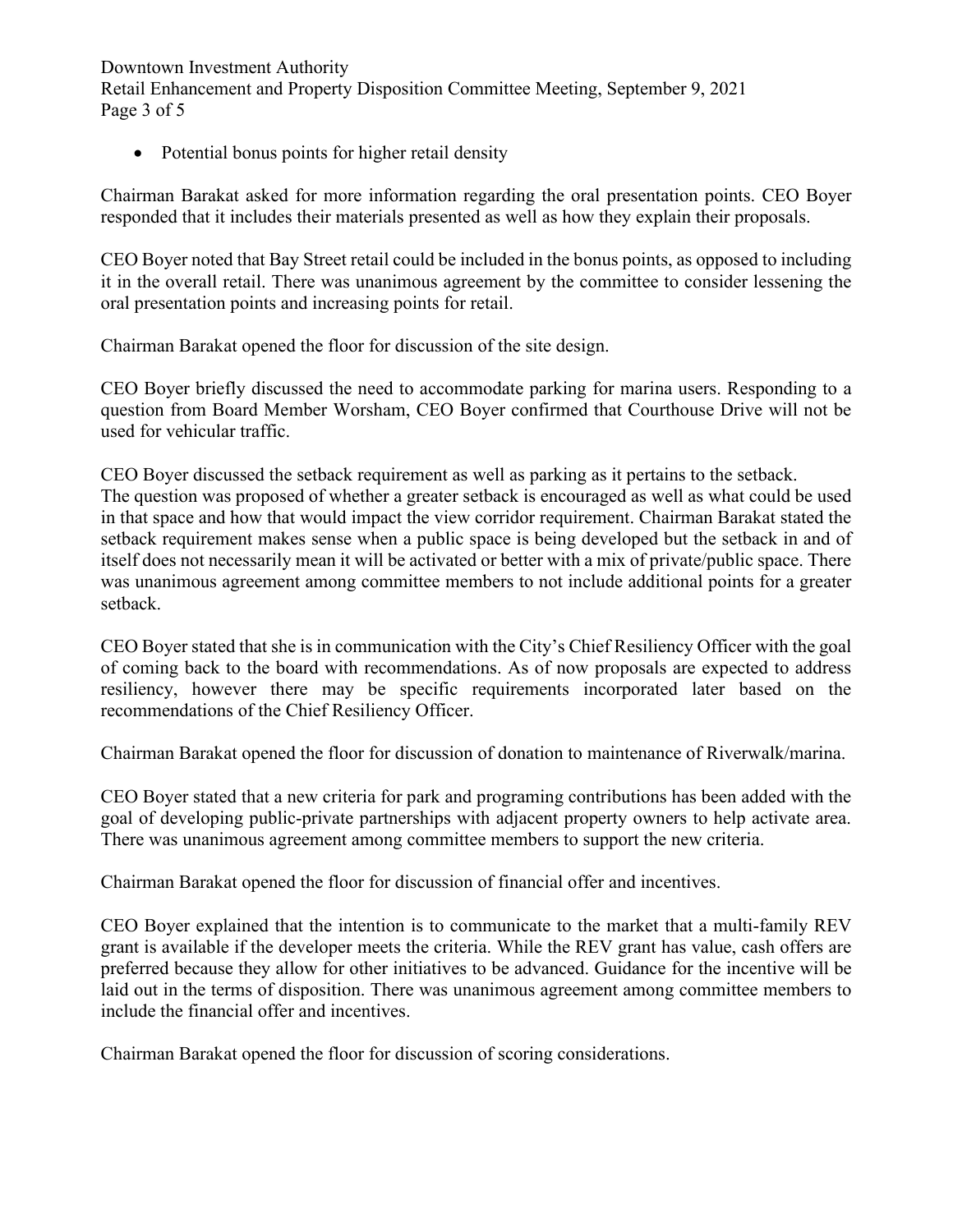Downtown Investment Authority Retail Enhancement and Property Disposition Committee Meeting, September 9, 2021 Page 4 of 5

CEO Boyer stated that Board Member Froats suggested that civic spaces be able to score well enough to be competitive. Responding to a question from Chairman Barakat, CEO Boyer confirmed that civic spaces are not prohibited.

CEO Boyer described the scoring criteria changes that have been decided upon thus far.

- Under project development and design, changed retail density above minimum to 25 points.
- Changed oral presentation to 5 points.
- Eliminated points for additional setback from the river beyond 50 ft.
- Added Bay St retail bonus points of up to 10 points.

CEO Boyer described the scoring criteria changes that are reflected in the handout.

Committee Member Worsham and Chairman Barakat agreed that they are in favor of offering more points for quality of construction material and design. CEO Boyer responding to a question from Committee Member Worsham, stated that part of the BID/CRA update considers quality of construction material and designs.

Chairman Barakat reestablished changes to the scoring criteria.

- Retail density  $-15$  points
- Ouality of construction material and design  $-15$  points
- Civic and community benefits  $-5$  points
- Bonus points for Bay St retail.
- Financial feasibility and cash flow analysis  $-5$  points
- New total  $-132$  points.

Mr. Cliff Taylor provided an overview of CBRE's findings, which advocates for flexibility and utilizing the bonus points to steer the market instead of an all or nothing approach.

CEO Boyer reestablished further changes to the scoring criteria.

- Retail density  $-15$  points
- Quality of construction material and design 10 points; add 15 bonus points for unique architectural features.
- Activated additional setback from river  $-10$  points

Chairman Barakat called for a motion.

**Motion**: Committee Member Worsham moved to proceed with the established terms, criteria, and recommendations to the board as well as the general approval of Resolution 2021-09-01 for recommendation to the board **Seconded:** Committee Member Ward seconded the motion

Chairman Barakat called for a vote.

**Vote: Aye: 3 Nay: 0 Abstain: 0**